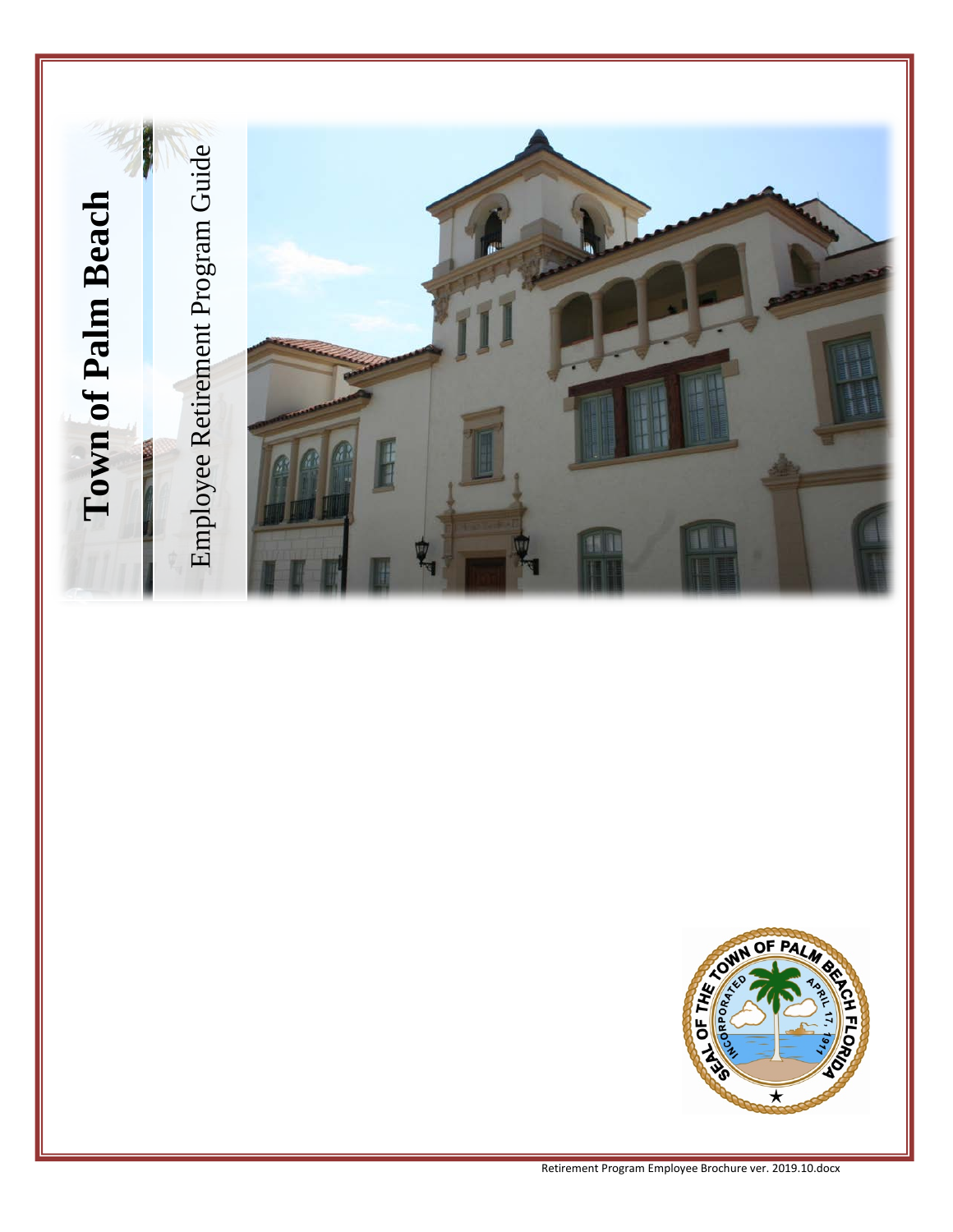# **Contents**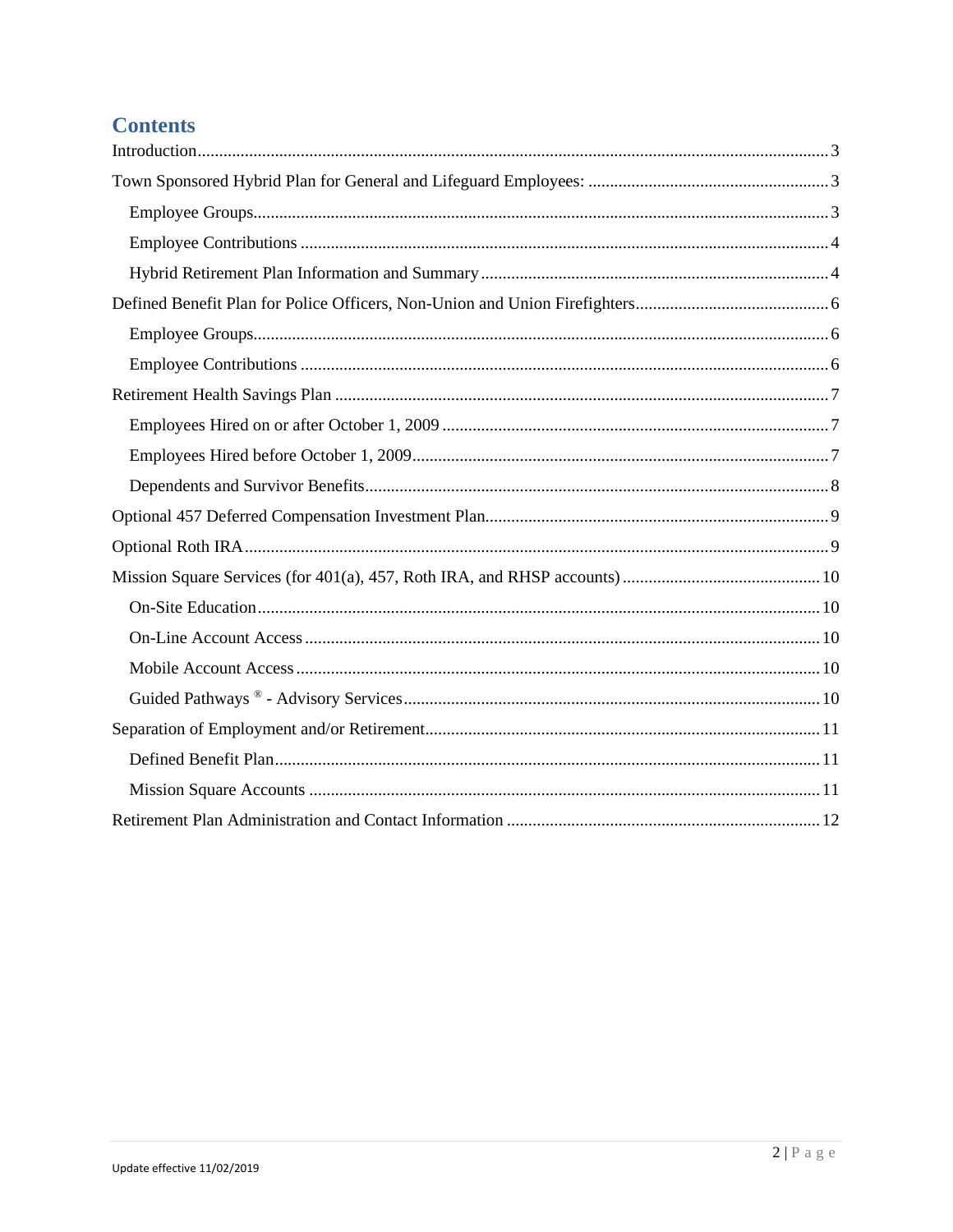# <span id="page-2-0"></span>**Introduction**

The Town of Palm Beach offers a variety of retirement plan investment options designed to complement the overall benefit package provided to Town employees. These programs include a Town-sponsored defined benefit (also referred to as pension) plan offered in conjunction with a 401(a) defined contribution plan that includes Town matching contributions, a retirement health savings (RHS) program, optional Roth IRA, and optional 457 deferred contribution plan. As required by law, all FICA-related taxes, including social security and Medicare, are paid by the Town on behalf of and in addition each employee's payment.

This guide provides an outline of the retirement programs offered and is not intended to be allencompassing or provide personal retirement planning information. Additional details for plans offered and listed in this guide may be found within the Town Code of Ordinances and/or the appropriate plan documents. This document does not supersede the Town Code, plan documents, or any applicable collective bargaining agreement. Please consult with Human Resources or the appropriate retirement Plan Administrator for questions and additional information.

# <span id="page-2-1"></span>**Town Sponsored Hybrid Plan for General and Lifeguard Employees:**

General and Lifeguard employees participate in a hybrid retirement plan that includes both a defined benefit (also referred to as pension) plan and a defined contribution 401(a) plan. Eligible full-time and regular part-time employees who work over 1,040 hours per year are required to participate in these plans with per-paycheck contributions.

The Town fulfills its obligation to fund the defined benefit (pension) plan through annual contributions based on actuarial analysis. Also provided is a Town matching contribution of 3% for active participants in the 401(a) defined contribution plan. An additional matching post-tax contribution, of up to  $2\%$ , is made by the Town for those employees within the defined contribution  $401(a)$  plan who opt to contribute up to an additional post-tax 2%.

Employees hired on or before April 30, 2012 also receive a benefit from past participation in the 'legacy' defined benefit plan defined by Chapter 82 of the Town Ordinance.

The following summarizes the current employee contributions and the hybrid plan benefits.

## <span id="page-2-2"></span>*Employee Groups*

The applicable benefit groups are defined as follows:

- 1. Benefit group **lifeguard**, consisting of members employed in the Ocean Rescue unit who hold the rank of lifeguard or higher, including probationary lifeguards.
- 2. Benefit group **general**, consisting of all members not included in benefit groups firefighter, police officer or lifeguard.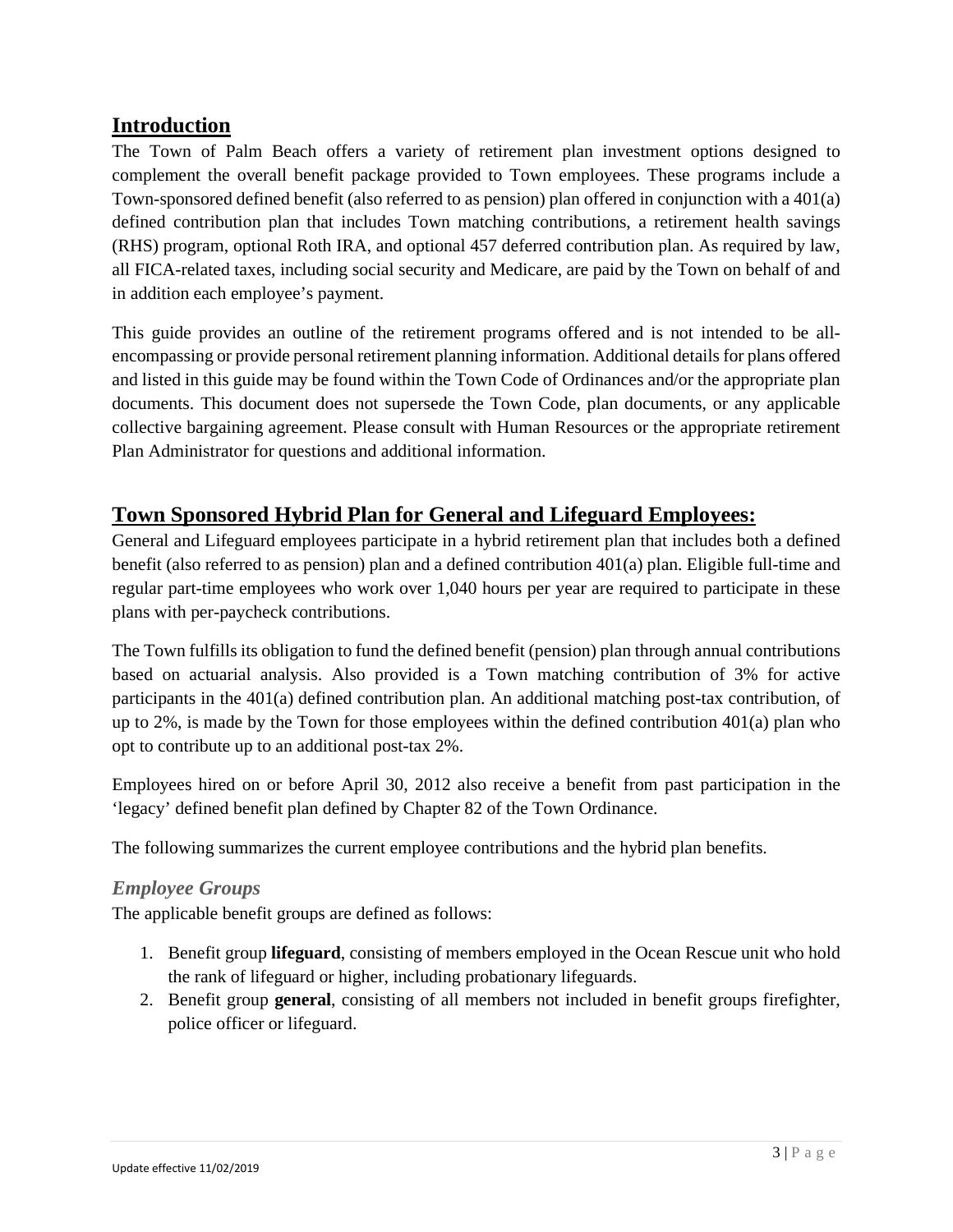## <span id="page-3-0"></span>*Employee Contributions*

Employees contribute to each plan through bi-weekly payroll deductions. The contributions are as follows:

|                         | <b>Defined</b><br><b>Benefit Plan</b> | 401(a) Defined Contribution Plan                     |                              |                                               |                              |
|-------------------------|---------------------------------------|------------------------------------------------------|------------------------------|-----------------------------------------------|------------------------------|
|                         | <b>Employee</b>                       | <b>Mandatory</b><br><b>Contribution</b><br>(pre-tax) |                              | <b>Voluntary Contribution</b><br>$(post-tax)$ |                              |
| <b>Benefit</b><br>Group | <b>Contribution</b>                   | <b>Employee</b>                                      | <b>Employer</b> <sup>1</sup> | <b>Employee</b>                               | <b>Employer</b> <sup>1</sup> |
| General                 | 3.5%                                  | 3%                                                   | 3%                           | Voluntary up to the                           | 2% Match                     |
| Lifeguard               | 3.5%                                  | 3%                                                   | 3%                           | maximum allowable<br>under IRS Regulations    | 2% Match                     |

*<sup>1</sup> Total employer contribution will not exceed 2% for any benefit group and will not be less than \$1,000 per fiscal year per enrolled member.*

## <span id="page-3-1"></span>*Hybrid Retirement Plan Information and Summary*

The defined benefit plan is administered by Pension Plan Administrator, Gabriel, Roeder, Smith & Company (GRS), Edemir Estrada. You may contact the administrator directly to update beneficiary information and ask plan related questions, including but not limited to, retirement eligibility and/or Deferred Retirement Option Plan (DROP). The contact information can be found on the last page of this brochure.

The defined contribution 401(a) plan is managed by Mission Square through the Human Resources department. You may contact Mission Square directly to change your investment options, update beneficiary information, or ask any plan-related question including those regarding withdrawals and/or taxes. Contact Human Resources or visit the Town's Intranet for the proper forms to make changes to your voluntary post-tax contributions. All forms and contact information for either of the hybrid plans can be found on the Town's Intranet.

There is no waiting period for participation in the hybrid plan; all eligible employees will be automatically enrolled upon employment. Mission Square will provide new employees with plan documentation and instructions for changing investment options if desired. All investment contributions will be allocated by default to the Mission Square Milestone Funds using a target retirement age of 60. Employees may contact Mission Square's Customer Service Department or go online to make changes to their investment allocations. A summary table of the hybrid plan is provided below. This summary is not intended to be all-inclusive and complete plan details may be found within the Town Code of Ordinances and/or applicable plan documents. Please consult with Human Resources or the Plan Administrator for additional information if needed.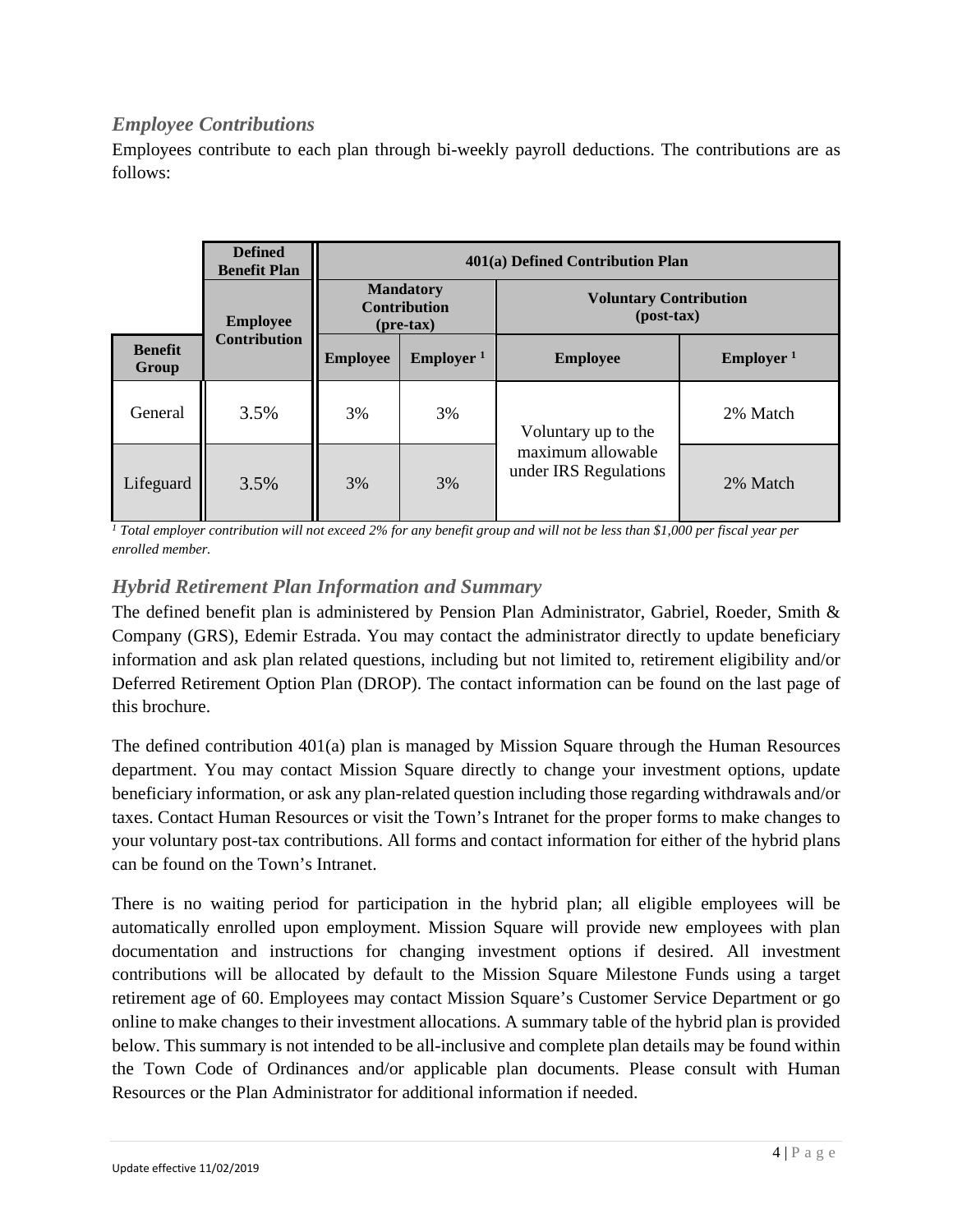|                                                                                                                                                                                                 | <b>Town of Palm Beach Hybrid Retirement Plan</b><br><b>Vesting: 10 years</b>                                                                                                                                                                                                                                                                                                                                                                                                                                        |  |  |
|-------------------------------------------------------------------------------------------------------------------------------------------------------------------------------------------------|---------------------------------------------------------------------------------------------------------------------------------------------------------------------------------------------------------------------------------------------------------------------------------------------------------------------------------------------------------------------------------------------------------------------------------------------------------------------------------------------------------------------|--|--|
| <b>Defined Benefit Plan (Pension)</b>                                                                                                                                                           | <b>Defined Contribution 401(a) Plan</b>                                                                                                                                                                                                                                                                                                                                                                                                                                                                             |  |  |
| <b>Multiplier:</b>                                                                                                                                                                              | <b>Contributions:</b>                                                                                                                                                                                                                                                                                                                                                                                                                                                                                               |  |  |
| General & Lifeguard*:<br>1.25%<br>for service earned between<br>May 1, 2012 - May 5, 2017; and<br>1.70 %<br>for service earned on or after May 6, 2017                                          | General & Lifeguard*:<br>Mandatory pre-tax 3% from employee, Town will<br>$\bullet$<br>match 3%.<br>Employee may elect to contribute an additional<br>$\bullet$<br>amount on a post-tax basis, Town will match<br>employee voluntary contribution up to 2%.<br><b>Investment Options:</b><br>Similar to the Town's current "457 Plan" for optional                                                                                                                                                                  |  |  |
| <b>Employee Contribution:</b><br>General & Lifeguard: 3.5%                                                                                                                                      | deferred compensation, a variety of investment options<br>are offered.                                                                                                                                                                                                                                                                                                                                                                                                                                              |  |  |
| <b>Retirement Eligibility:</b><br>General & Lifeguard: 62<br><b>Post-Retirement:</b><br>Survivors' benefit available to "purchase"<br>through actuarial reduction of monthly<br>pension amount. | <b>Current IRS Rules re: Withdrawal:</b><br>Under current IRS rules, General and Lifeguard<br>employees who separate from Town employment during<br>or after the year they reach age 55 (age 50 for Public<br>Safety) can receive distributions without the 10% penalty<br>(in addition to regular income taxes) on early distributions.<br>General and Lifeguard employees who separate from<br>Town employment before the year they reach age 55 (age<br>50 for Public Safety) will be subject to the 10% penalty |  |  |
| effective May 6, 2017                                                                                                                                                                           | for distributions taken before age 59 and one-half.<br>Distributions taken after age 59 and one-half are not<br>subject to the penalty.<br>Distributions from 401(a) Defined Contribution Plan are<br>subject to IRS rules at the time of separation from Town<br>employment. A tax specialist can explain the tax<br>implications relevant to your personal situation.<br><b>Beneficiary:</b><br>Participants can name any person(s) as the Beneficiary of<br>the plan with no spousal consent required.           |  |  |

This document is not all inclusive of plan benefits. Please refer to the Town ordinance or contact the plan administrator.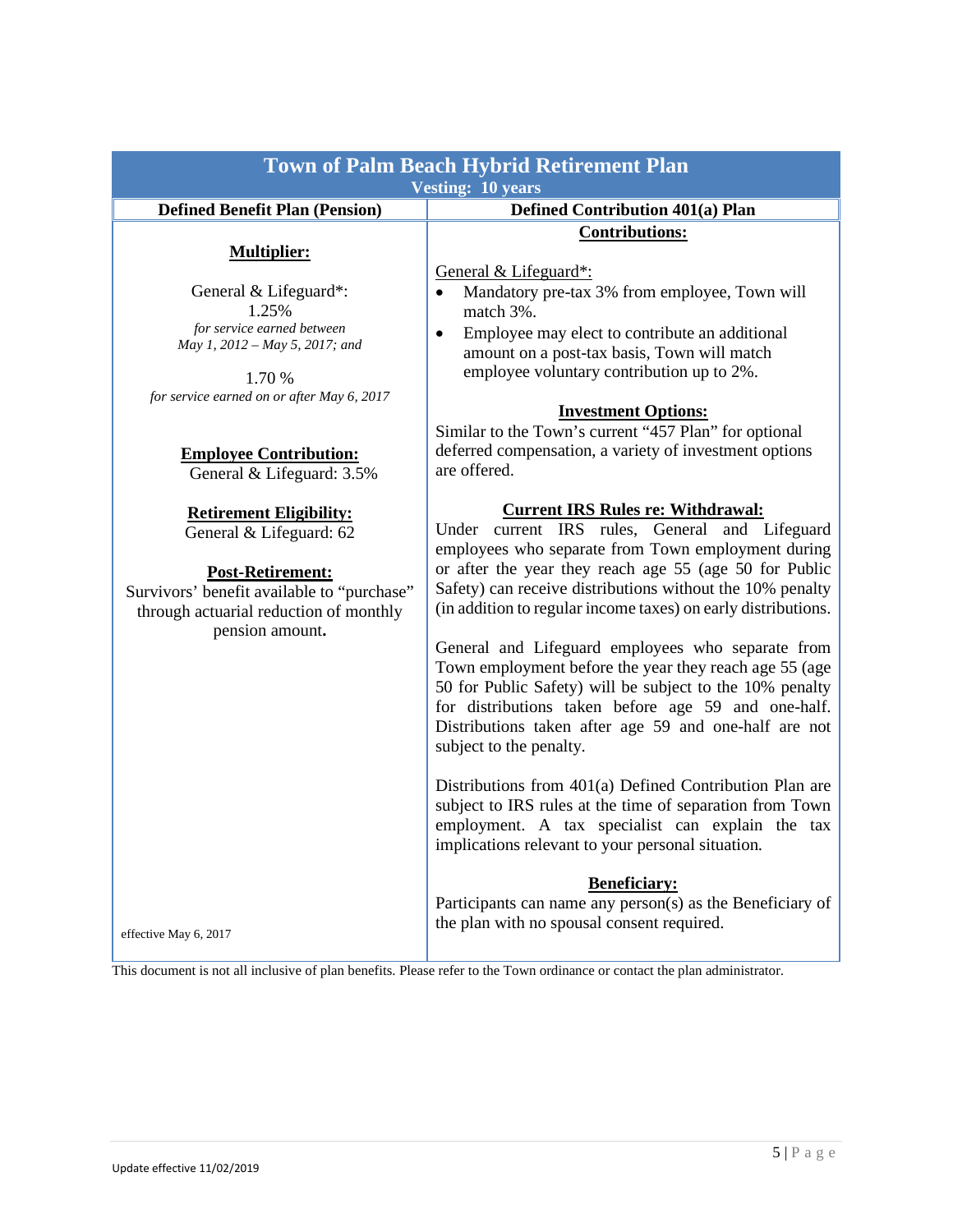# <span id="page-5-0"></span>**Defined Benefit Plan for Police Officers, Non-Union and Union Firefighters**

The Town provides the following public safety employee groups with a defined benefit plan (also referred to as pension) according to the effective dates listed below:

- Police and Non-Union Firefighter employees for service credit earned on and after October 1, 2016.
- Union Firefighter employees for service credit earned on and after August 12, 2017, per the collective bargaining agreement ratified June 13, 2017.
- Eligible full-time and regular part-time employees who work over 1,040 hours per year are required to participate in this plan with a per-paycheck contribution.

The Town fulfills its obligation to fund the defined benefit plan through annual contributions based on an annual actuarial valuation.

#### <span id="page-5-1"></span>*Employee Groups*

The applicable benefit groups are defined as follows:

- 1. Benefit group **firefighter**, consisting of members employed in the fire-rescue department who hold the rank of firefighter or higher (including probationary firefighters), provided that they are certified pursuant to F.S. § 633.35.
- 2. Benefit group **police officer**, consisting of members employed in the police department who hold the rank of police officer or higher (including probationary police officers), provided that they are certified pursuant to F.S. § 943.1395.

## <span id="page-5-2"></span>*Employee Contributions*

Employees contribute 8.5% of wages each fiscal year. A summary table of the defined benefit plan is provided below. This summary is not intended to be all-inclusive and complete plan details may be found within the Town Code of Ordinances, Bargaining Agreement, and/or applicable plan document. Please consult with Human Resources or the Plan Administrator for additional information if needed.

# **Town of Palm Beach Defined Benefit Retirement Plan for Police Officers and Firefighters**

Multiplier: 2.75%

Vesting: 10 years

Employee Contribution:  $8.5\%$ <sup>1</sup>

Eligibility: Age 55 with 10 years of service or 52 after 25 years of service <sup>2</sup>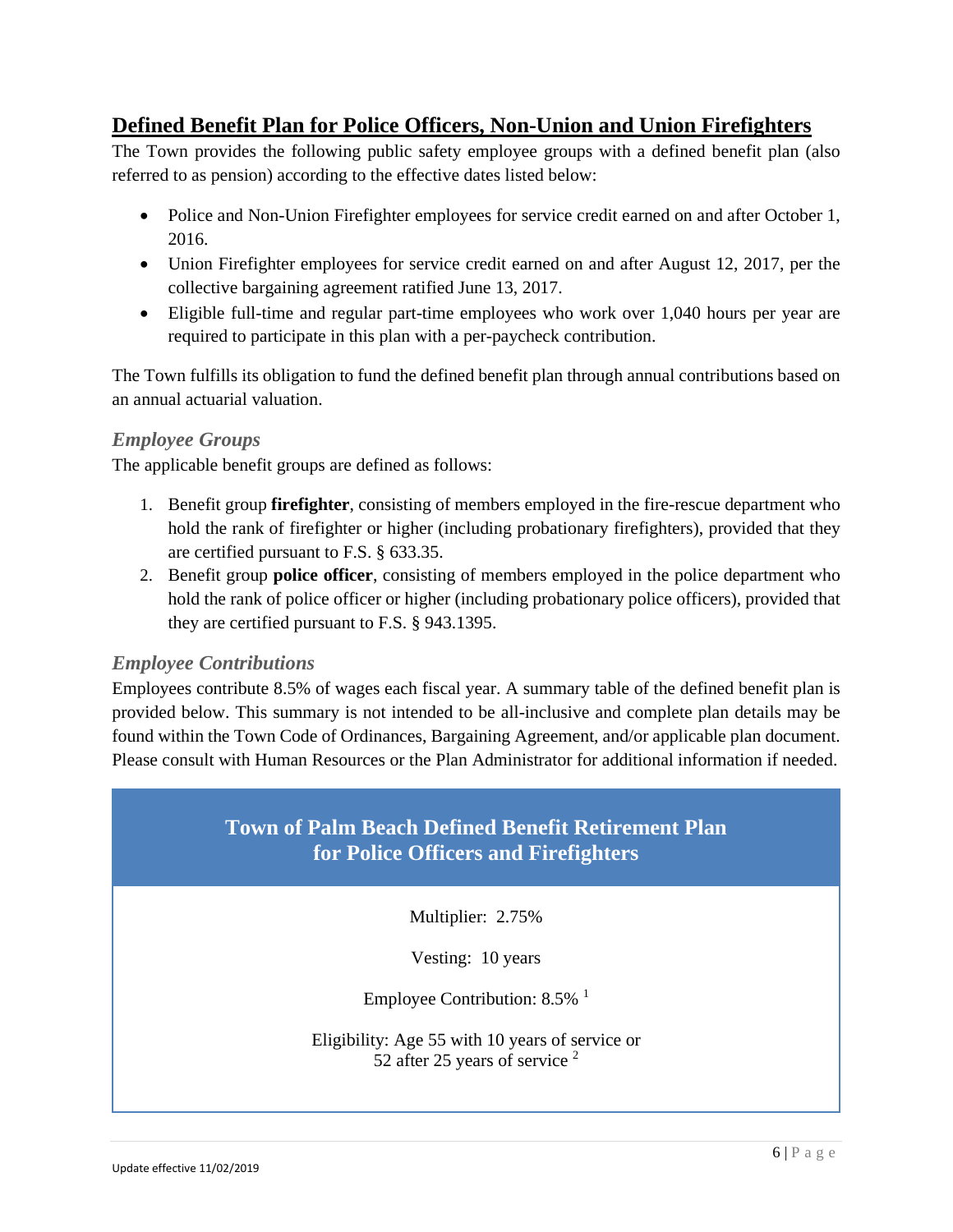#### Post-Retirement: Similar to the Florida Retirement System (FRS), survivors' benefit available to "purchase" through actuarial reduction of monthly pension amount.

<sup>1</sup> For Police Officers and Non-Union Firefighters, contribution effective October 5, 2019. For bargaining unit Firefighters, contribution effective December 14, 2019. <sup>2</sup> For Police Officers and Non-Union Firefighters, eligibility effective October 1, 2019. For bargaining unit Firefighters, eligibility effective November 2, 2019.

This document is not all inclusive of plan benefits. Please refer to the Town ordinance or contact the plan administrator.

# <span id="page-6-0"></span>**Retirement Health Savings Plan**

The Retirement Health Savings Plan (RHSP) through Mission Square provides a means for public sector employees to make tax-deferred contributions and accumulate earnings. The account assets are, according to IRS rules, exclusively used to pay for qualified health-related expenses on a tax-free withdrawal basis for the employee, their spouse, and/or eligible dependents upon retirement and/or separation of employment. Qualified health-related expenses are defined in Internal Revenue Code Section 213 (i.e., medical costs that would otherwise be deductible to the employee on his or her individual income tax return) and generally include, but are not limited to, health insurance premiums, co-pays, and over-the-counter medications. Mission Square has a private letter ruling from the IRS authorizing the RHSP in the public sector, through an integral part trust plan with certain limitations (chief among those being that the plan must mandate participation by all similarly situated employees).

There is no waiting period for participation in the RHSP. Mission Square will provide new enrollees with plan documentation and instructions for changing investment options if desired. Employees may contact Mission Square's Customer Service Department or go online to change their investment allocation.

#### <span id="page-6-1"></span>*Employees Hired on or after October 1, 2009*

All full-time and regular part-time employees, hired on or after October 1, 2009, regardless of job family designation, are automatically enrolled in the RHSP. The mandatory enrollment contribution is a 1% bi-weekly payroll deduction made up to 10 years of service, followed by a 2% payroll deduction once the employee reaches 10 or more years of service. Additionally, upon separation of employment and/or retirement 50% of all accrued and eligible sick leave hours will be contributed to the employees' RHSP account.

## <span id="page-6-2"></span>*Employees Hired before October 1, 2009*

<span id="page-6-3"></span>Full-time and regular part-time employees, hired before October 1, 2009, are automatically enrolled in the RHSP based on the job family classification of their position as follows: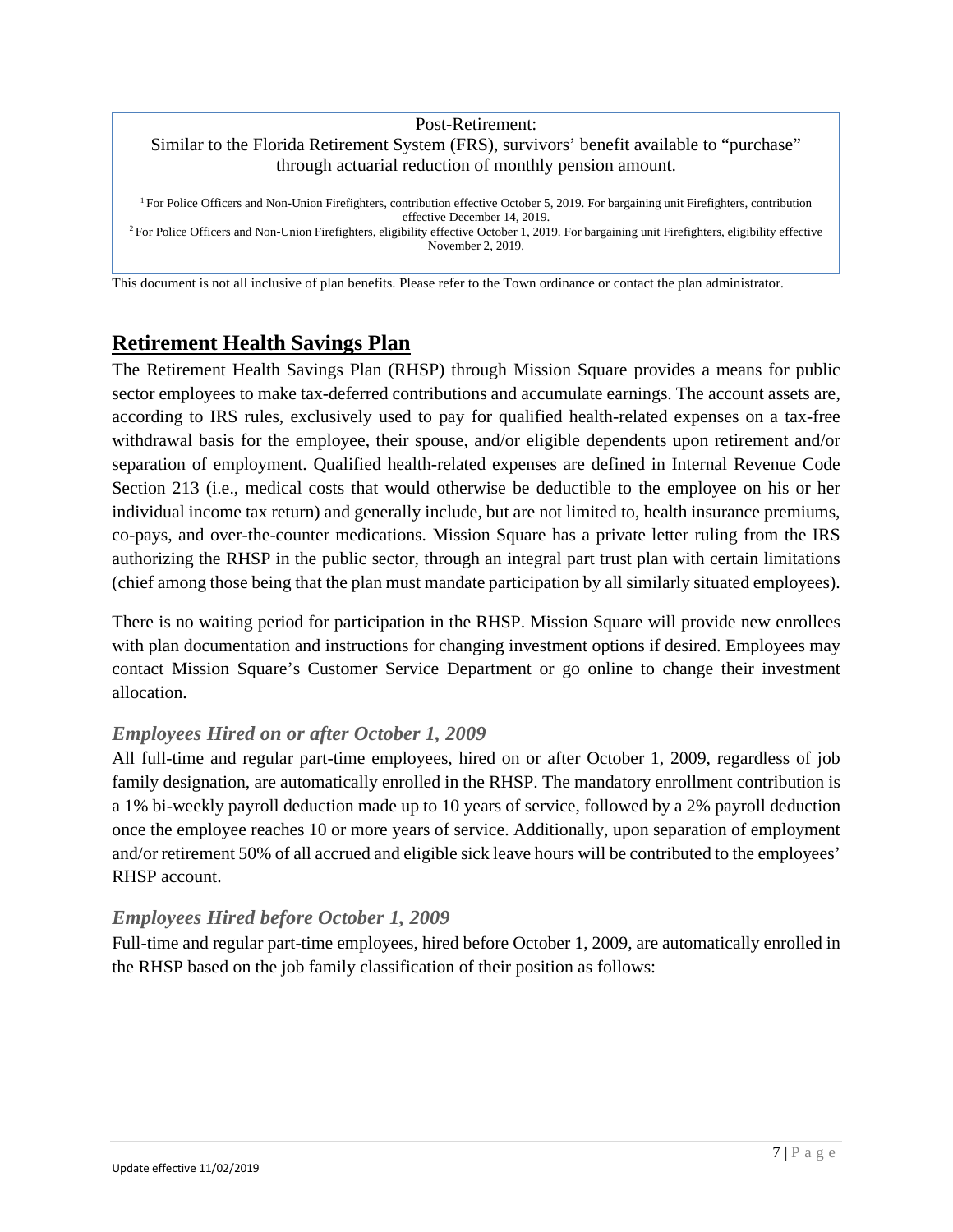|                                                                                                                                          |                                                                                                                                                                        | <b>Contribution upon Retirement</b><br>and/or Separation of Employment                          |                                                                                            |
|------------------------------------------------------------------------------------------------------------------------------------------|------------------------------------------------------------------------------------------------------------------------------------------------------------------------|-------------------------------------------------------------------------------------------------|--------------------------------------------------------------------------------------------|
| % of Base Pay                                                                                                                            | <b>Vacation Hours</b><br>(Hrs per year on a per check basis unless otherwise noted)                                                                                    | <b>Vacation Hours</b>                                                                           | <b>Sick Hours</b>                                                                          |
| Less than 10 years - 1%<br>10 years or more - 2%                                                                                         |                                                                                                                                                                        | Non-Drop - 0%,<br>and Drop - 50%                                                                | Non-DROP - 50%,<br>and Drop - 100%                                                         |
| 1%                                                                                                                                       |                                                                                                                                                                        |                                                                                                 | Non-DROP - 50%,<br>and Drop - 100%                                                         |
| 1%                                                                                                                                       |                                                                                                                                                                        |                                                                                                 | Years of Service:<br>Less than 15 years - 0%<br>15 years or more - 100%                    |
| Non-DROP - 1%<br><b>DROP - 2%</b>                                                                                                        |                                                                                                                                                                        |                                                                                                 | Non-DROP - 50%,<br>and Drop - 100%                                                         |
|                                                                                                                                          | End of fiscal year (9/30/xx) contribution<br>based on years of service:<br>$1-4$ yrs - 4<br>5-9 yrs - 8<br>10-14 yrs - 10<br>$15 + yrs - 12$                           | Hire Date:<br>Prior to 1980 - 100%<br>1980-1989 - 25%<br>1990-1999 - 25%<br>2000 - 9/30/09 - 0% | 100% for all                                                                               |
| Non-DROP:<br>Less than 10 yrs service - 1%,<br>10 years or more - 2%<br>DROP:<br>Less than 20 yrs service - 3%,<br>20 years or more - 5% |                                                                                                                                                                        | 100%                                                                                            | Years of Service:<br>9 years or less - 50%<br>10-15 years - 75%<br>16 years or more - 100% |
| Trades Maintenance Years of Service:<br>Less than 10 years - 1%<br>10 years or more - 2%                                                 | Per paycheck contribution based on years<br>of service:<br>$1-4$ yrs - 0<br>5-9 yrs - 8 (.31 biweekly)<br>10-14 yrs - 12 (.46 biweekly)<br>15+ yrs - 16 (.62 biweekly) |                                                                                                 | Years of Service:<br>Less than 11 years - 0%<br>11 years or more - 100%                    |
| Years of Service:<br>Less than 10 years - 1%<br>10 years or more - 2%                                                                    |                                                                                                                                                                        |                                                                                                 | 50% for all<br>effective 10/1/2014                                                         |
|                                                                                                                                          | DROP participants - 3%                                                                                                                                                 |                                                                                                 |                                                                                            |

# *Dependents and Survivor Benefits*

These provisions apply to all participating employees regardless of hire date and/or job family classification. Upon separation of employment or retirement, an employee may use their RHSP account to pay for qualifying medical expenses for themselves, their spouse, and their eligible dependents. Dependent eligibility is determined by IRS rules. The RHSP account can provide medical expense reimbursements on behalf of the spouse or any person who is a qualified dependent or a qualified relative according to the plan and IRS Publication 501 entitled Medical and Dental Expenses, regardless of income tax return exemption status.

Upon the death of an employee, the account will be transferred to a surviving spouse and/or eligible dependent(s) for tax-free reimbursement of their medical expenses. If you do not have a surviving spouse or dependent(s), the funds from your account will be returned to the Town's RHS Trust and will be distributed to the designated beneficiary on file with the Human Resources Department, less any applicable taxes.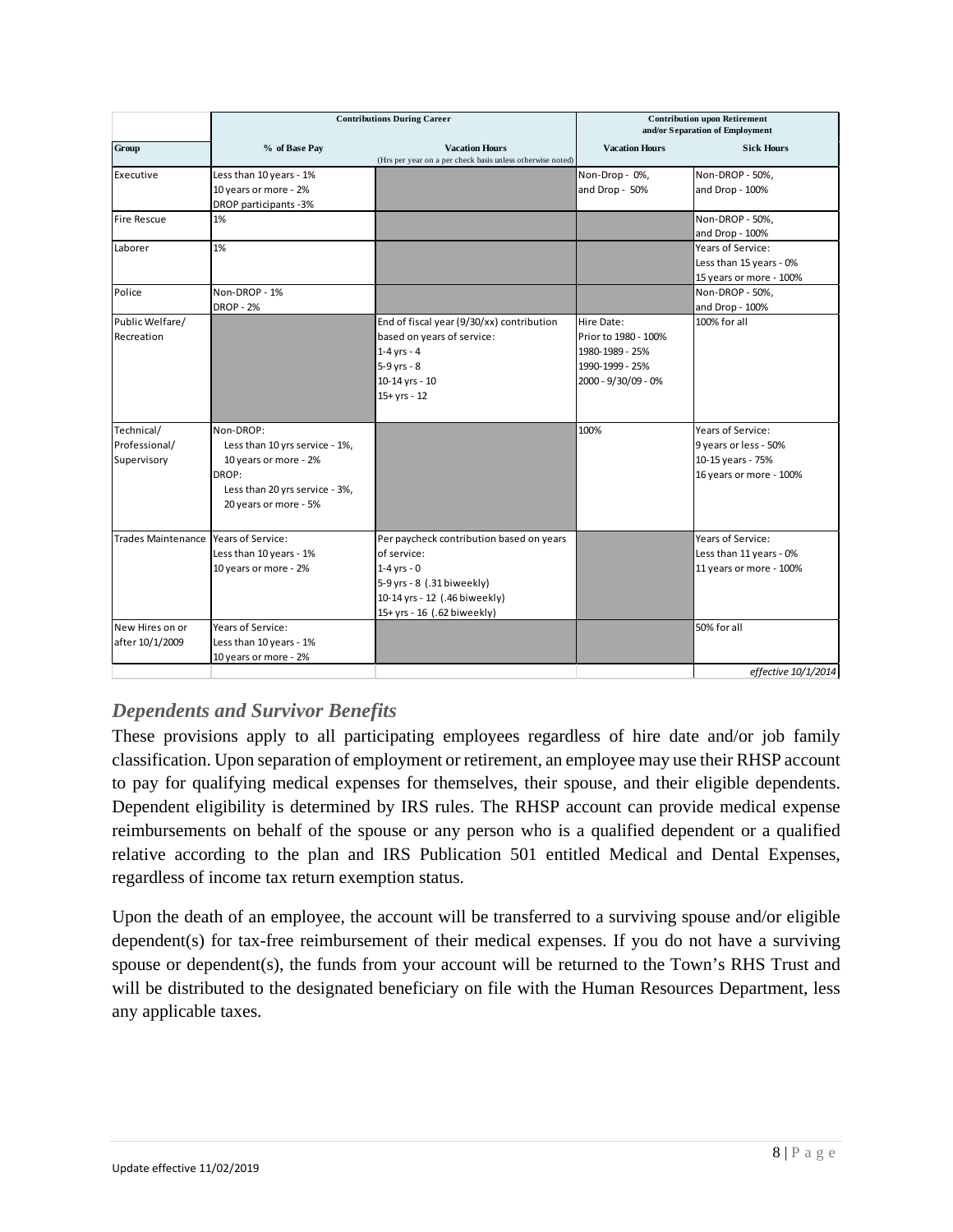# <span id="page-8-0"></span>**Optional 457 Deferred Compensation Investment Plan**

The Town provides an optional retirement investment program for employees who wish to contribute through a bi-weekly pre-tax deduction to a deferred compensation plan. Enrollment is voluntary and the Town does not provide any monetary contributions to this program. Contact Human Resources for information and enrollment forms to contribute to the 457 plan. Mission Square is the Town's designated plan administrator for this deferred compensation plan.

| What are the          | You reduce your current income taxes while investing for retirement.                                                                                                                                                                                                                                                   |  |
|-----------------------|------------------------------------------------------------------------------------------------------------------------------------------------------------------------------------------------------------------------------------------------------------------------------------------------------------------------|--|
| benefits of           | Your earnings accumulate tax-deferred.<br>$\bullet$                                                                                                                                                                                                                                                                    |  |
| participating in      | You can dollar cost average through convenient payroll deductions. *<br>$\bullet$                                                                                                                                                                                                                                      |  |
| a 457 plan?           | You may be allowed to make additional "catch-up" contributions if you are 50<br>(or older) or within three years of your normal retirement age and already<br>contributing the maximum to your plan.<br>If you change jobs, you have the flexibility to move your account into your new<br>employer's retirement plan. |  |
|                       | * Dollar cost averaging does not assure profit or protect against loss in a declining<br>market. Since dollar cost averaging involves continuous investing, regardless of<br>fluctuating prices, investors must consider their level of comfort in continuing to<br>invest during a declining market.                  |  |
| <b>The Mission</b>    | You can increase, decrease, stop, and restart contributions as often as you wish<br>٠                                                                                                                                                                                                                                  |  |
| <b>Square 457</b>     | without fees or penalties.                                                                                                                                                                                                                                                                                             |  |
| <b>Plan Advantage</b> | You may choose from a wide range of investment options.                                                                                                                                                                                                                                                                |  |
|                       | There are no minimum investment requirements.<br>٠                                                                                                                                                                                                                                                                     |  |
|                       | Your designated beneficiaries are entitled to receive all remaining funds in your                                                                                                                                                                                                                                      |  |
|                       | account in the event of your death.                                                                                                                                                                                                                                                                                    |  |
|                       | You have the most flexible withdrawal payment options available under law.                                                                                                                                                                                                                                             |  |
|                       | You control your account even while you are withdrawing assets.                                                                                                                                                                                                                                                        |  |

Source: http://www.icmarc.com/products-and-services/457-deferred-compensation-plans.html

# <span id="page-8-1"></span>**Optional Roth IRA**

An Individual Retirement Account, or IRA, is a special tax-advantaged account that allows you to build savings for your retirement. One of the primary benefits of an IRA is that your investment's earnings compound tax-deferred. The Town, through Mission Square, offers employees the option to enroll with a Roth IRA. With a Roth IRA you contribute on an after-tax basis and you have the opportunity to withdraw earnings on a tax-free basis, assuming certain IRS conditions are met. Enrollment is voluntary and the Town does not provide any monetary contributions to this program. Contact Human Resources to enroll and begin contributions. Mission Square is the Town's designated plan administrator for this program.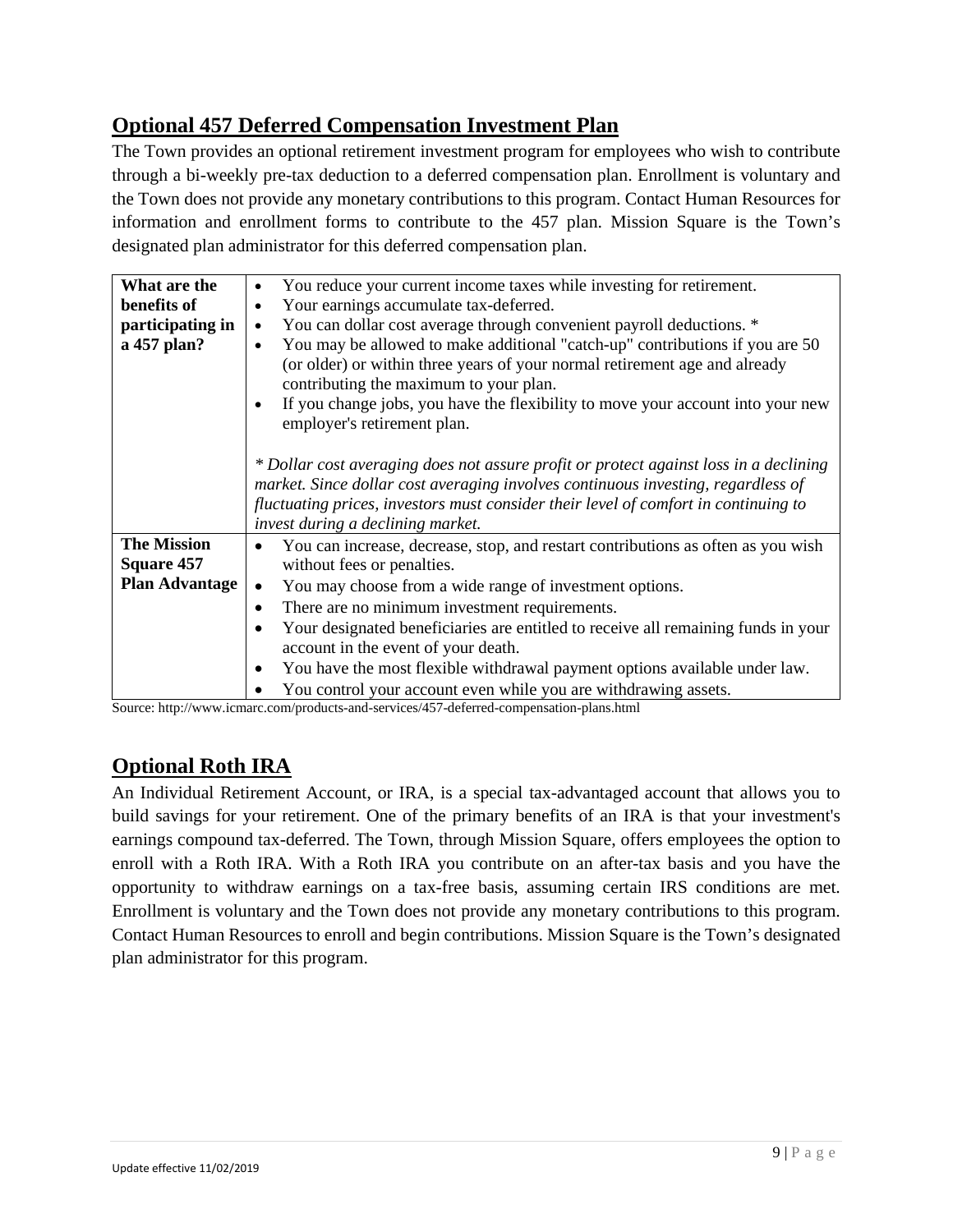# <span id="page-9-0"></span>**Mission Square Services (for 401(a), 457, Roth IRA, and RHSP accounts)**

## <span id="page-9-1"></span>*On-Site Education*

The Town offers a variety of on-site educational opportunities presented by Mission Square throughout the year. Past topics presented include investing smart in volatile markets, strategies to help you save for retirement, and making investment decisions. Additionally, one-on-one appointments with a retirement specialist is scheduled for all new hires as a required meeting. Existing employees are offered opportunities throughout the year to schedule an appointment at their convenience. Notices regarding workshops and planner appointments are distributed to all employees via the Town's email system.

## <span id="page-9-2"></span>*On-Line Account Access*

To access your account information and balances, visit www.icmarc.org and click on "login" if you are a registered user, or select "create a new user id" if you have not already setup access to your account. Once all of the required information has been entered, click on the "Login" button, you will have successfully completed the Account Access login process. You can now review your account information, request electronic documents (versus receiving paper statements via regular mail) and securely conduct transactions at your convenience.

#### <span id="page-9-3"></span>*Mobile Account Access*

Mission Square's mobile app allows you to view your retirement savings account information anywhere and at any time. Use your Smartphone to download the mobile app from the App Store<sup>SM</sup> and Google Play<sup>TM</sup>, where you can log in and:

- View your account balance, year-to-date account activity, retirement income projection and fund performance.
- Change your fund selections and update your personal information.
- Review messages within your retirement savings account to stay current on updates to our retirement plan services and features.
- Check out Mission Square's RealizeRetirement<sup>®</sup> financial education resource with a variety of videos, calculators, and other easy-to-use tools to help you save and invest for your retirement.

The site directs Windows Phone/Blackberry users to enter m1.icmarc.org into the browser on their phone to be directed to the mobile myAccount, to access your ICMA accounts.

## <span id="page-9-4"></span>*Guided Pathways ® - Advisory Services*

As an optional service for employees with ICM-RC accounts, the Town offers Guided Pathways®. Guided Pathways<sup>®</sup> is Mission Square's comprehensive suite of investment advisory and planning services that offers a level of assistance based on how involved you want to be in your retirement investing decisions. Guided Pathways begins with a customized wealth forecast that shows how likely you are to accumulate the assets you will need for retirement, based on your personal and financial information. Using this wealth forecast, you will receive a savings rate recommendation and can see how changing certain factors can help increase your chances of reaching your retirement income goals.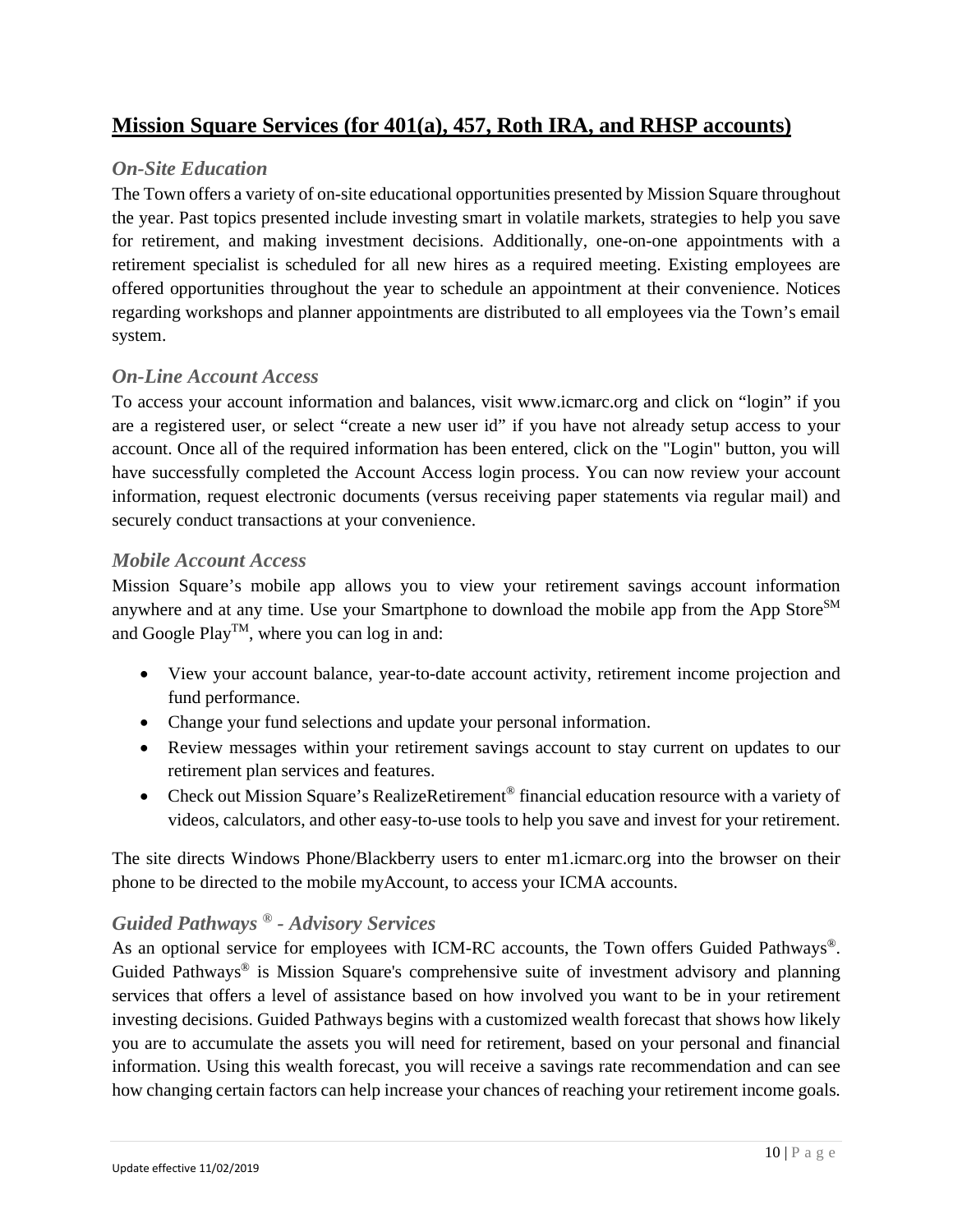Services within the optional Guided Pathways<sup>®</sup> program include free asset class guidance, fund advice recommendations (standard annual fee would apply), and the more detailed high level of financial guidance through their Managed Accounts program (asset-based fee would apply). Mission Square offers a variety of programs to meet the retirement planning needs of Town employees.

To get started, go to the Guided Pathways<sup>®</sup> page through your online account access (www.icmarc.org and login) or you may contact via email at guidedpathways@icmarc.org or call 1-800-669-7400.



# <span id="page-10-0"></span>**Separation of Employment and/or Retirement**

# <span id="page-10-1"></span>*Defined Benefit Plan*

Please contact the Plan Administrator when considering separation of employment at least 30 days prior to separation. The Plan Administrator will work with all vested employees who are eligible to retire to establish defined benefit payments. If you are vested but not eligible to retire, you will receive information about deferring your benefit until you reach retirement age. Alternatively, if you are not vested, you will receive information to either cash out and/or roll over your contributions to another tax deferred retirement account.

## <span id="page-10-2"></span>*Mission Square Plans*

Employees may have one or more of the following types of Mission Square retirement savings accounts. The Internal Revenue Service (IRS) establishes the regulations associated with withdrawals from these accounts. You are encouraged to contact Mission Square directly to discuss your withdrawal options and plans to ensure you are fully aware of any potential tax liabilities and/or penalties you may be responsible to pay pursuant to the IRS. The Town plan account numbers are provided below for convenient reference for you when you contact Mission Square.

| <b>Employee Group</b>                                     | <b>Mission Square Account Name and Number</b>                                                                |
|-----------------------------------------------------------|--------------------------------------------------------------------------------------------------------------|
| <b>All Employees:</b>                                     | Town of Palm Beach $(401a) - 106397$<br>$\bullet$<br>Town of Palm Beach (Optional 457) - 300786<br>$\bullet$ |
|                                                           | Town of Palm Beach (Optional Roth IRA) – 705765<br>$\bullet$                                                 |
| <b>Retirement Health Savings</b><br><b>Plans (RHSP):</b>  | Town of Palm Beach (RHS Current) – 803116<br>$\bullet$<br>• Town of Palm Beach (RHS Old) $- 800533$          |
| <b>Share Account for Fire</b><br><b>Rescue Personnel:</b> | Town of Palm Beach (Fire Share) -106796<br>$\bullet$                                                         |